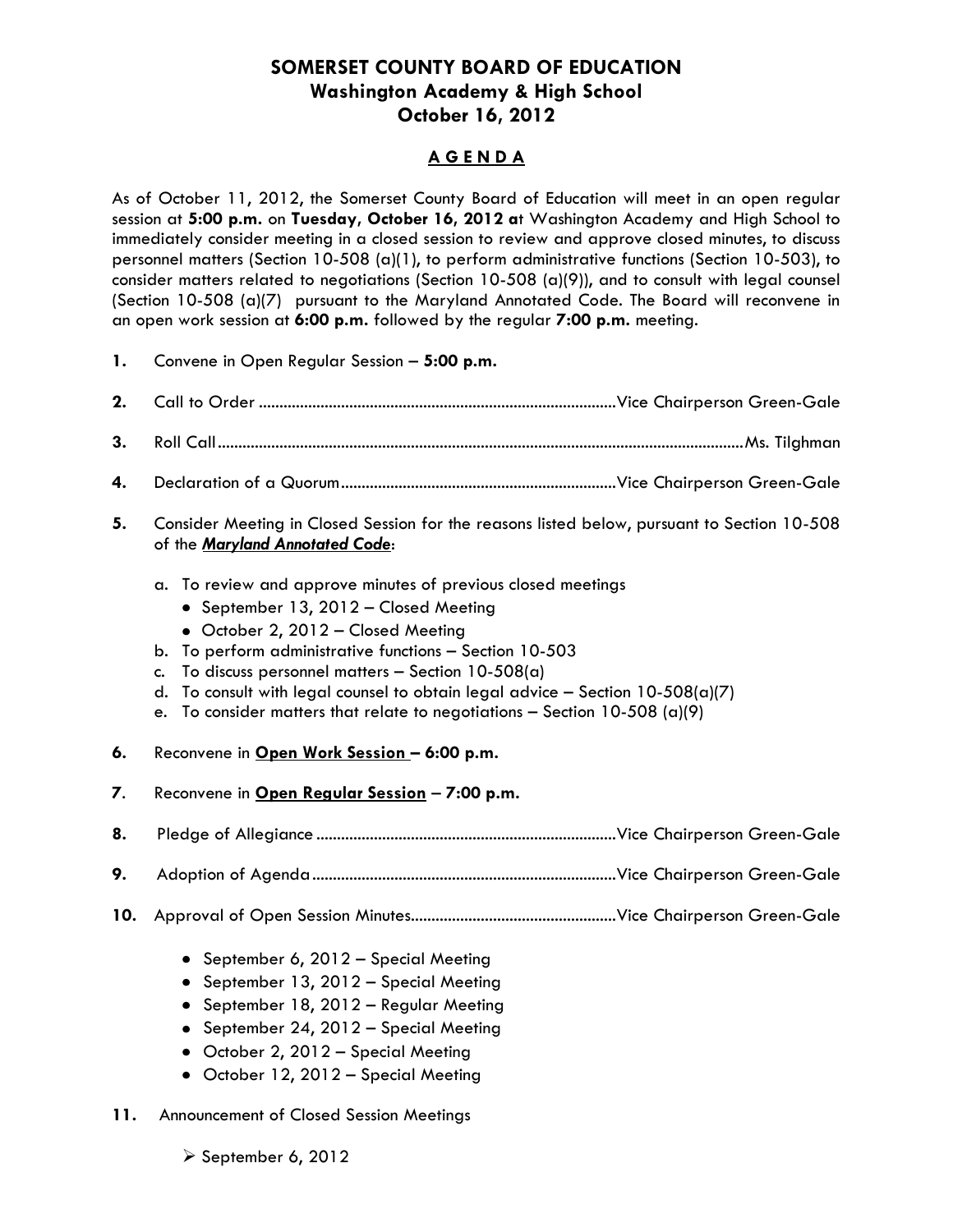|     | $\geq$ September 13, 2012<br>$\triangleright$ September 18, 2012<br>$\triangleright$ September 24, 2012<br>> October 2, 2012<br>> October 16, 2012 |
|-----|----------------------------------------------------------------------------------------------------------------------------------------------------|
| 12. |                                                                                                                                                    |
| 13. |                                                                                                                                                    |
| 14. |                                                                                                                                                    |
| 15. |                                                                                                                                                    |
| 16. | Associate Director for Middle<br><b>States Association of Colleges and Schools</b>                                                                 |
| 17. | <b>OLD BUSINESS</b>                                                                                                                                |
|     | A. Policies                                                                                                                                        |
|     | (See Tab 17-A1)                                                                                                                                    |
| 18. | <b>NEW BUSINESS</b>                                                                                                                                |
|     | A. Finance                                                                                                                                         |
|     | (See Tab 18-A1)                                                                                                                                    |
|     | <b>B.</b> Curriculum & Instruction                                                                                                                 |
|     | (See Tab 18-B1)                                                                                                                                    |
|     | (See Tab 18-B2)                                                                                                                                    |
|     | · Greenwood Elementary School<br>(See Tab 18-B3)                                                                                                   |
|     | Ms. Carter<br>(See Tab 18-C)                                                                                                                       |
|     | <b>D. Facilities and Operations</b>                                                                                                                |
|     | (See Tab 18-D1)                                                                                                                                    |

2. Policy #200-18, Student Transportation ........................................................Mr. Jefferson (See Tab 18-D2)